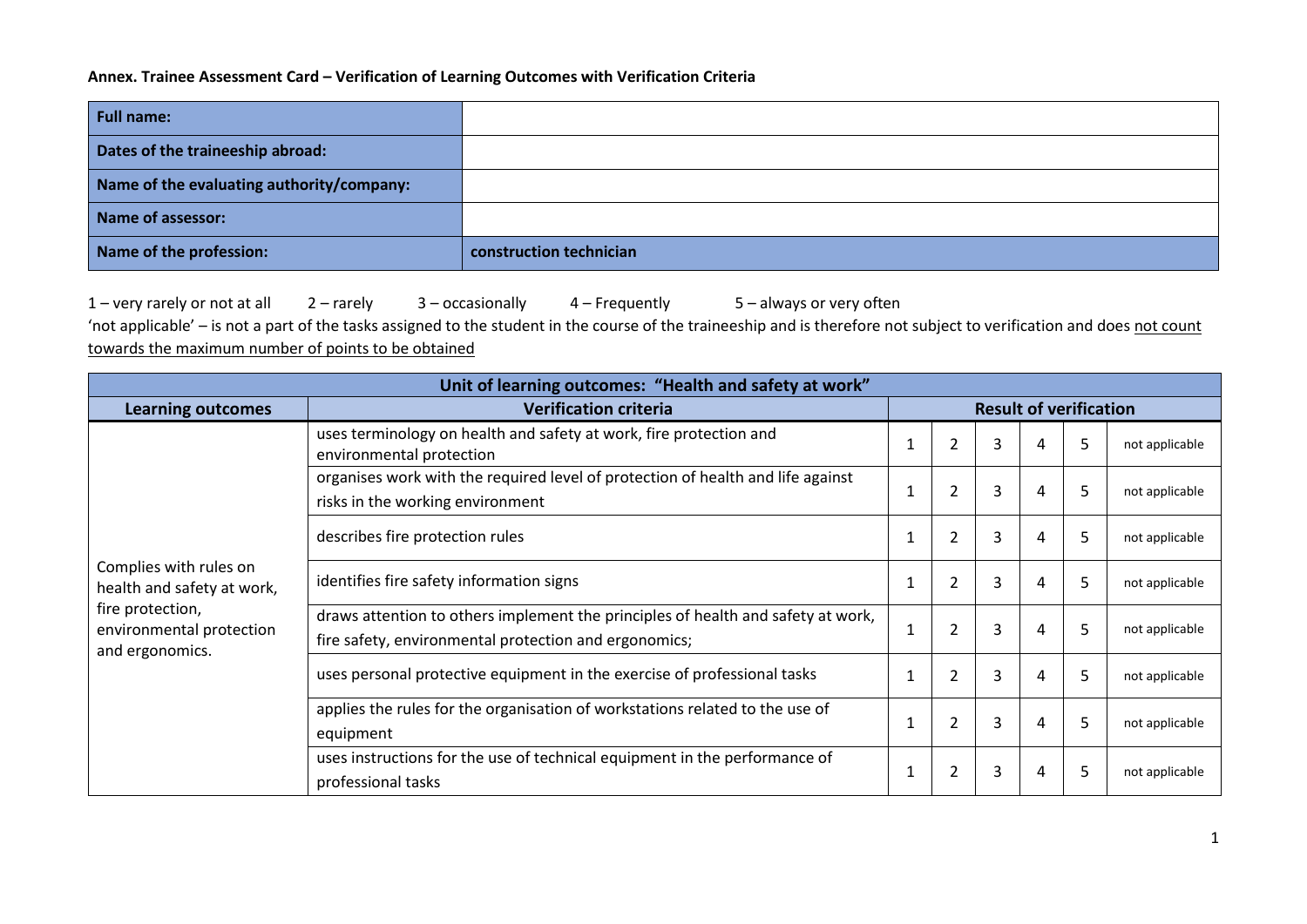| Unit of learning outcomes: "Use of design documentation"                             |                                                                                                                                                                              |              |                               |                               |   |   |                |
|--------------------------------------------------------------------------------------|------------------------------------------------------------------------------------------------------------------------------------------------------------------------------|--------------|-------------------------------|-------------------------------|---|---|----------------|
| <b>Learning outcomes</b>                                                             | <b>Verification criteria</b>                                                                                                                                                 |              | <b>Result of verification</b> |                               |   |   |                |
| Handles design                                                                       | distinguishes types of design documentation                                                                                                                                  | $\mathbf{1}$ | $\overline{2}$                | 3                             | 4 | 5 | not applicable |
| documentation, technical<br>specifications for the                                   | reads and uses the information contained in the design documentation                                                                                                         | 1            | 2                             | 3                             | 4 | 5 | not applicable |
| execution and acceptance of<br>the construction works,                               | reads from the technical specifications for the execution and acceptance of the<br>works and standards information on the requirements                                       | $\mathbf{1}$ | $\overline{2}$                | 3                             | 4 | 5 | not applicable |
| standards, catalogues and<br>instructions                                            | applies the requirements contained in the technical specifications for the<br>execution and acceptance of works and standards for the performance of<br>professional tasks   | $\mathbf{1}$ | $\overline{2}$                | 3                             | Δ | 5 | not applicable |
|                                                                                      | Unit of learning outcomes: "Application of the principles of the Bill of Quantities"                                                                                         |              |                               |                               |   |   |                |
| <b>Learning outcomes</b>                                                             | <b>Verification criteria</b>                                                                                                                                                 |              |                               | <b>Result of verification</b> |   |   |                |
| Applies the rules for carrying                                                       | lays down rules for drawing up a Bill of Quantities                                                                                                                          | $\mathbf{1}$ | 2                             | 3                             | 4 | 5 | not applicable |
| out a bill of quantities<br>related to the performance                               | draws up a Bill of Quantities for the performance of the professional tasks<br>entrusted to it                                                                               |              | $\overline{2}$                | 3                             | 4 | 5 | not applicable |
| of professional tasks                                                                | calculates the amount of material needed to carry out the work entrusted                                                                                                     | $\mathbf{1}$ | $\overline{2}$                | 3                             | 4 | 5 | not applicable |
|                                                                                      | Unit of learning outcomes: "Preparation and assembly of reinforcing nets and frames"                                                                                         |              |                               |                               |   |   |                |
| <b>Learning outcomes</b>                                                             | <b>Verification criteria</b>                                                                                                                                                 |              |                               | <b>Result of verification</b> |   |   |                |
|                                                                                      | selects reinforcing steel according to design documentation according to its<br>class, grade and diameter                                                                    | $\mathbf{1}$ | $\overline{2}$                | 3                             | 4 | 5 | not applicable |
| Selects reinforcing steel,<br>auxiliary materials, tools and<br>equipment needed for | selects auxiliary materials for the transport, laying and assembly of reinforcing<br>steel                                                                                   | $\mathbf{1}$ | $\overline{2}$                | 3                             | 4 | 5 | not applicable |
| reinforcement works                                                                  | selects tools and equipment for cleaning, straightening, cutting and bending<br>reinforcing steel and for assembling reinforcing steel into reinforcing meshes and<br>frames | $\mathbf{1}$ | $\overline{2}$                | 3                             | 4 | 5 | not applicable |
| Performs activities related to<br>cleaning and straightening                         | chooses the means to clean reinforcing steel depending on the type of<br>contamination                                                                                       | $\mathbf{1}$ | $\overline{2}$                | 3                             | 4 | 5 | not applicable |
| reinforcing bars                                                                     | Cleans reinforcing bars intended for assembly                                                                                                                                | $\mathbf{1}$ | 2                             | 3                             | 4 | 5 | not applicable |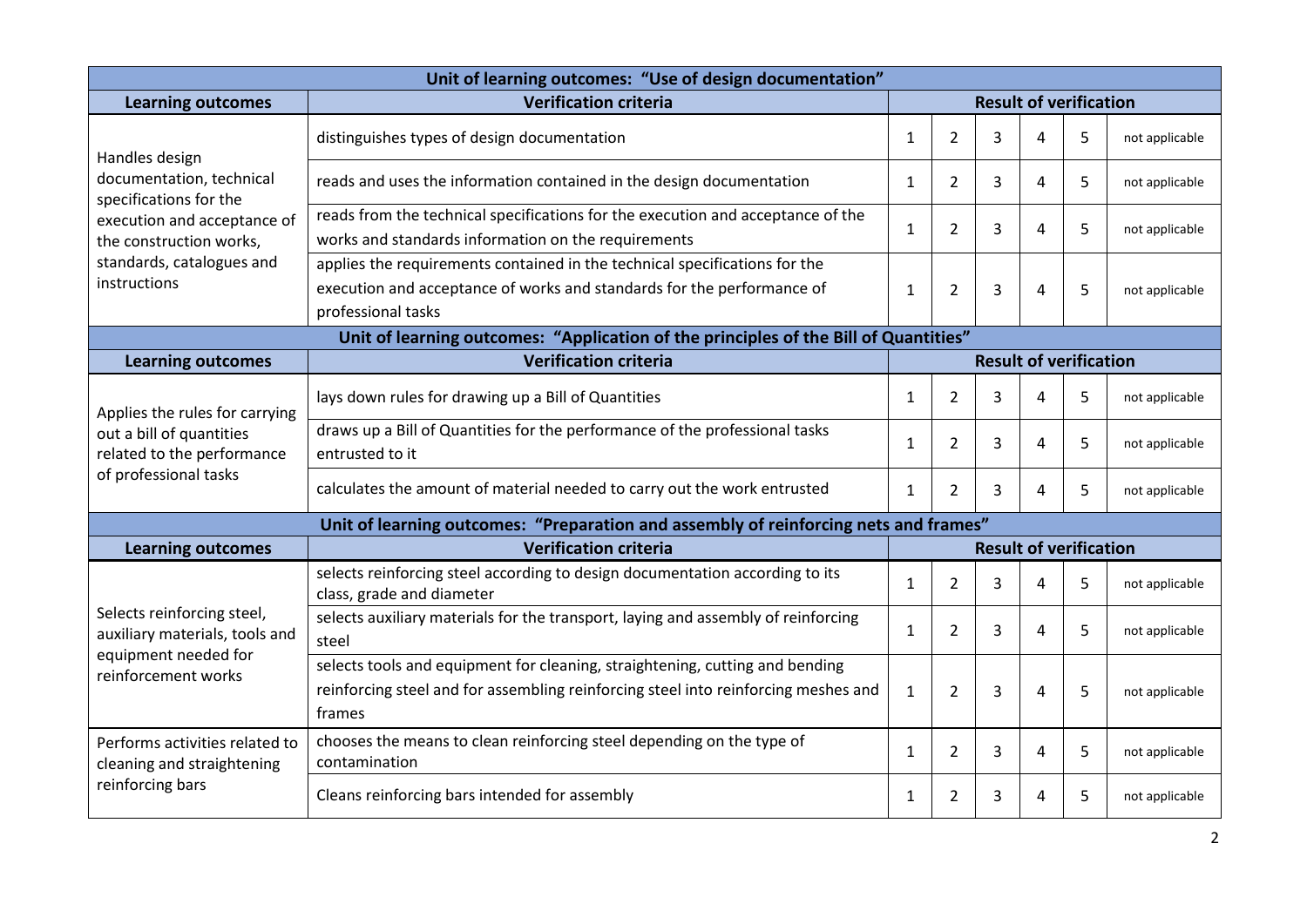|                                                                                                                   | applies the straightening rules for reinforcing bars<br>$\mathbf{1}$                                                                                     |              | $\overline{2}$ | 3 | 4                             | 5 | not applicable |  |
|-------------------------------------------------------------------------------------------------------------------|----------------------------------------------------------------------------------------------------------------------------------------------------------|--------------|----------------|---|-------------------------------|---|----------------|--|
|                                                                                                                   | manually intersects reinforcing rods for assembly                                                                                                        |              | $\overline{2}$ | 3 | 4                             | 5 | not applicable |  |
| Performs cutting and                                                                                              | by machine-use cuts the reinforcing bars intended for assembly                                                                                           | 1            | $\overline{2}$ | 3 | 4                             | 5 | not applicable |  |
| bending of reinforcing bars                                                                                       | manually and mechanically reinforcing bars for assembly, manually and<br>mechanically                                                                    | $\mathbf{1}$ | 2              | 3 | 4                             | 5 | not applicable |  |
|                                                                                                                   | applies bending and cutting rules for reinforcing bars                                                                                                   | $\mathbf{1}$ | $\overline{2}$ | 3 | 4                             | 5 | not applicable |  |
| Performs activities related to                                                                                    | distinguishes the methods of joining reinforcing bars into nets and reinforcing<br>frames                                                                | $\mathbf{1}$ | $\overline{2}$ | 3 | 4                             | 5 | not applicable |  |
| joining reinforcing bars into<br>meshes and reinforcement                                                         | arranges reinforcing bars in accordance with the design documentation                                                                                    | $\mathbf{1}$ | $\overline{2}$ | 3 | 4                             | 5 | not applicable |  |
| skeletons                                                                                                         | joins the reinforcing bars into meshes and skeletons in accordance with the<br>design documentation                                                      |              | 2              | 3 | 4                             | 5 | not applicable |  |
|                                                                                                                   | extends the reinforcing bars in accordance with the design documentation and<br>the standard                                                             | $\mathbf{1}$ | $\overline{2}$ | 3 | 4                             | 5 | not applicable |  |
|                                                                                                                   | Learning outcomes and criteria for verification within the unit "Transport, laying and assembly of reinforcements in formwork and moulds"                |              |                |   |                               |   |                |  |
| <b>Learning outcomes</b>                                                                                          | <b>Verification criteria</b>                                                                                                                             |              |                |   | <b>Result of verification</b> |   |                |  |
| Selects tools and equipment for<br>assembling weapons in formwork<br>and moulds                                   | selects tools and equipment for assembling reinforcements in formwork and<br>moulds depending on the dimensions and position of the reinforced component | $\mathbf{1}$ | $\overline{2}$ | 3 | 4                             | 5 | not applicable |  |
| Reinforcing bars, nets and                                                                                        | specifies the sequence of activities related to the laying of bars, nets and<br>reinforcing frames                                                       | $\mathbf{1}$ | $\overline{2}$ | 3 | 4                             | 5 | not applicable |  |
| frames in formwork and<br>moulds                                                                                  | defines and applies the rules for laying reinforcing bars and reinforcing nets and<br>1<br>frames in formwork and moulds                                 |              | 2              | 3 | 4                             | 5 | not applicable |  |
| Makes combinations of<br>reinforcing bars,                                                                        | selects materials for joining reinforcing bars, meshes and reinforcement frames                                                                          |              | $\overline{2}$ | 3 | 4                             | 5 | not applicable |  |
| reinforcement nets and<br>frames in formwork and                                                                  | joins reinforcement rods, meshes, and frame elements in formwork and moulds                                                                              | $\mathbf{1}$ | $\overline{2}$ | 3 | 4                             | 5 | not applicable |  |
| keeps under review the quality of the work of laying and assembling formwork in<br>moulds<br>boardings and moulds |                                                                                                                                                          | $\mathbf{1}$ | $\overline{2}$ | 3 | 4                             | 5 | not applicable |  |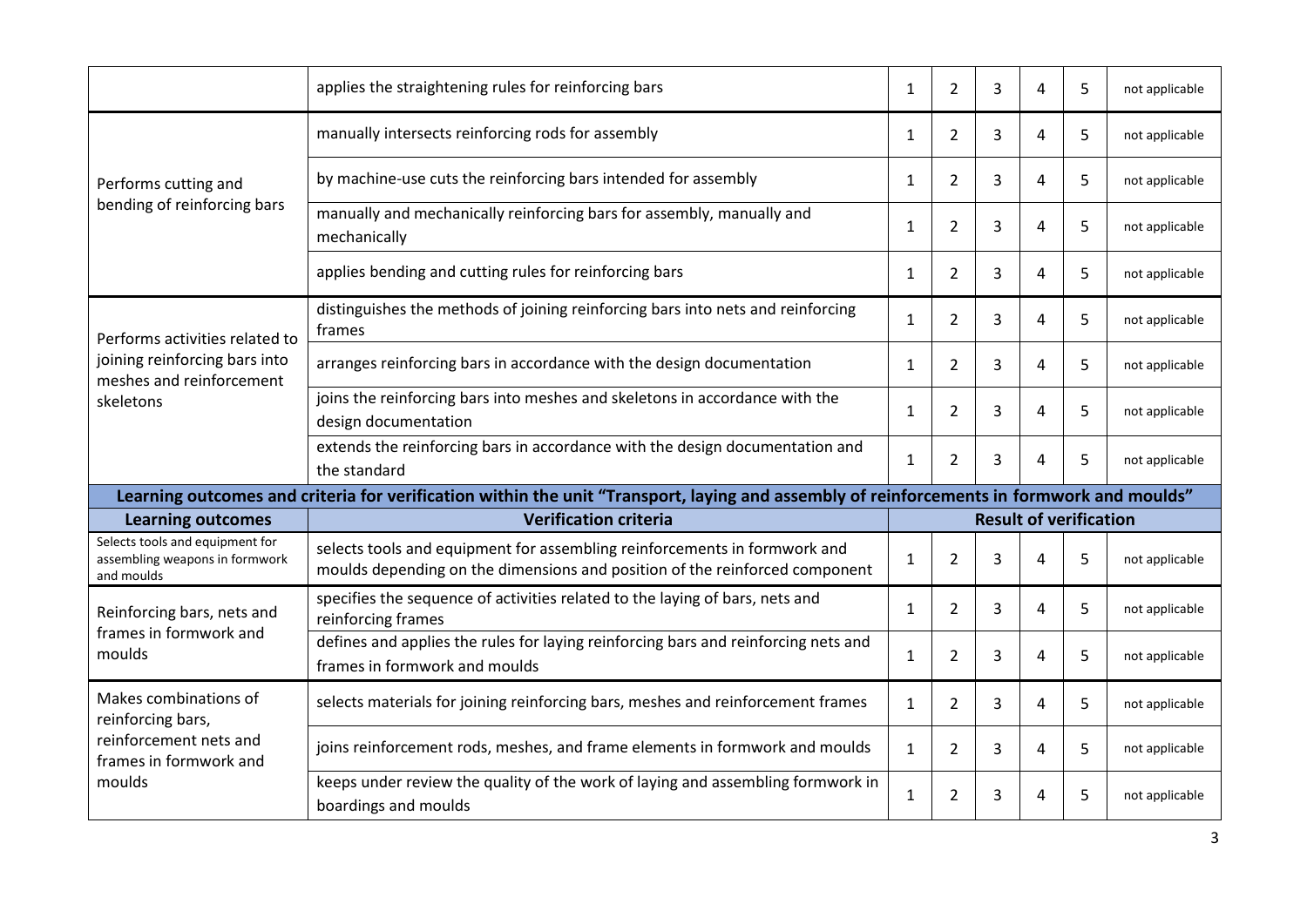|                                                                                    | assesses the conformity of the position of the reinforcement in the formwork<br>and moulds with the design documentation                                                                                     |              | 2              | 3 | 4                             | 5 | not applicable |
|------------------------------------------------------------------------------------|--------------------------------------------------------------------------------------------------------------------------------------------------------------------------------------------------------------|--------------|----------------|---|-------------------------------|---|----------------|
| Unit of learning outcomes: "Preparation of building mortars and concrete mixtures" |                                                                                                                                                                                                              |              |                |   |                               |   |                |
| <b>Learning outcomes</b>                                                           | <b>Verification criteria</b>                                                                                                                                                                                 |              |                |   | <b>Result of verification</b> |   |                |
|                                                                                    | reads from the recipe information on the quantity of components of the<br>concrete mixture and construction mortars                                                                                          | $\mathbf{1}$ | $\overline{2}$ | 3 | 4                             | 5 | not applicable |
|                                                                                    | selects types of binders, aggregates and additives for concrete mixtures and<br>mortars on the basis of recipes                                                                                              | $\mathbf{1}$ | $\overline{2}$ | 3 | 4                             | 5 | not applicable |
| Makes concrete mixtures<br>and mortars on the basis of                             | selects tools and equipment for making concrete mixtures and mortars                                                                                                                                         | 1            | $\overline{2}$ | 3 | 4                             | 5 | not applicable |
| recipes                                                                            | picks commercial water into concrete mixtures and mortars on the basis of<br>recipes                                                                                                                         | $\mathbf{1}$ | $\overline{2}$ | 3 | 4                             | 5 | not applicable |
|                                                                                    | dispenses the components of concrete mixtures and mortars, on the basis of<br>recipes                                                                                                                        | 1            | $\overline{2}$ | 3 | 4                             | 5 | not applicable |
|                                                                                    | mixes components of concrete mixtures and building mortars                                                                                                                                                   |              | 2              | 3 | 4                             | 5 | not applicable |
| Assesses the quality of the<br>concrete mixtures and                               | explains the criteria for quality control of the performance of concrete mixtures<br>$\mathbf{1}$<br>and mortars                                                                                             |              | $\overline{2}$ | 3 | 4                             | 5 | not applicable |
| mortars they have made                                                             | checks the consistency, binding time and hardening of concrete mixtures and<br>mortars on an ongoing basis                                                                                                   | $\mathbf{1}$ | $\overline{2}$ | 3 | 4                             | 5 | not applicable |
|                                                                                    | evaluates the characteristics of the concrete mixtures and mortars produced,<br>including consistency, homogeneity, machinability, macroscopic assessment of<br>the quality of concrete mixtures and mortars | $\mathbf{1}$ | $\overline{2}$ | 3 | 4                             | 5 | not applicable |
|                                                                                    | Learning outcomes and verification criteria under the unit "Performance of works related to concreting and maintenance of fresh concrete and                                                                 |              |                |   |                               |   |                |
|                                                                                    | the repair of typical concrete and reinforced concrete elements"                                                                                                                                             |              |                |   |                               |   |                |
| <b>Learning outcomes</b>                                                           | <b>Verification criteria</b>                                                                                                                                                                                 |              |                |   | <b>Result of verification</b> |   |                |
| Prepares formwork and                                                              | protects formwork and moulds against concrete sticking                                                                                                                                                       | $\mathbf{1}$ | $\overline{2}$ | 3 | 4                             | 5 | not applicable |
| moulds for laying the<br>concrete mixture                                          | arranges the reinforcement in accordance with the rules                                                                                                                                                      | 1            | $\overline{2}$ | 3 | 4                             | 5 | not applicable |
|                                                                                    | arranges elements forming channels, diaphragms and other openings                                                                                                                                            | $\mathbf{1}$ | 2              | 3 | 4                             | 5 | not applicable |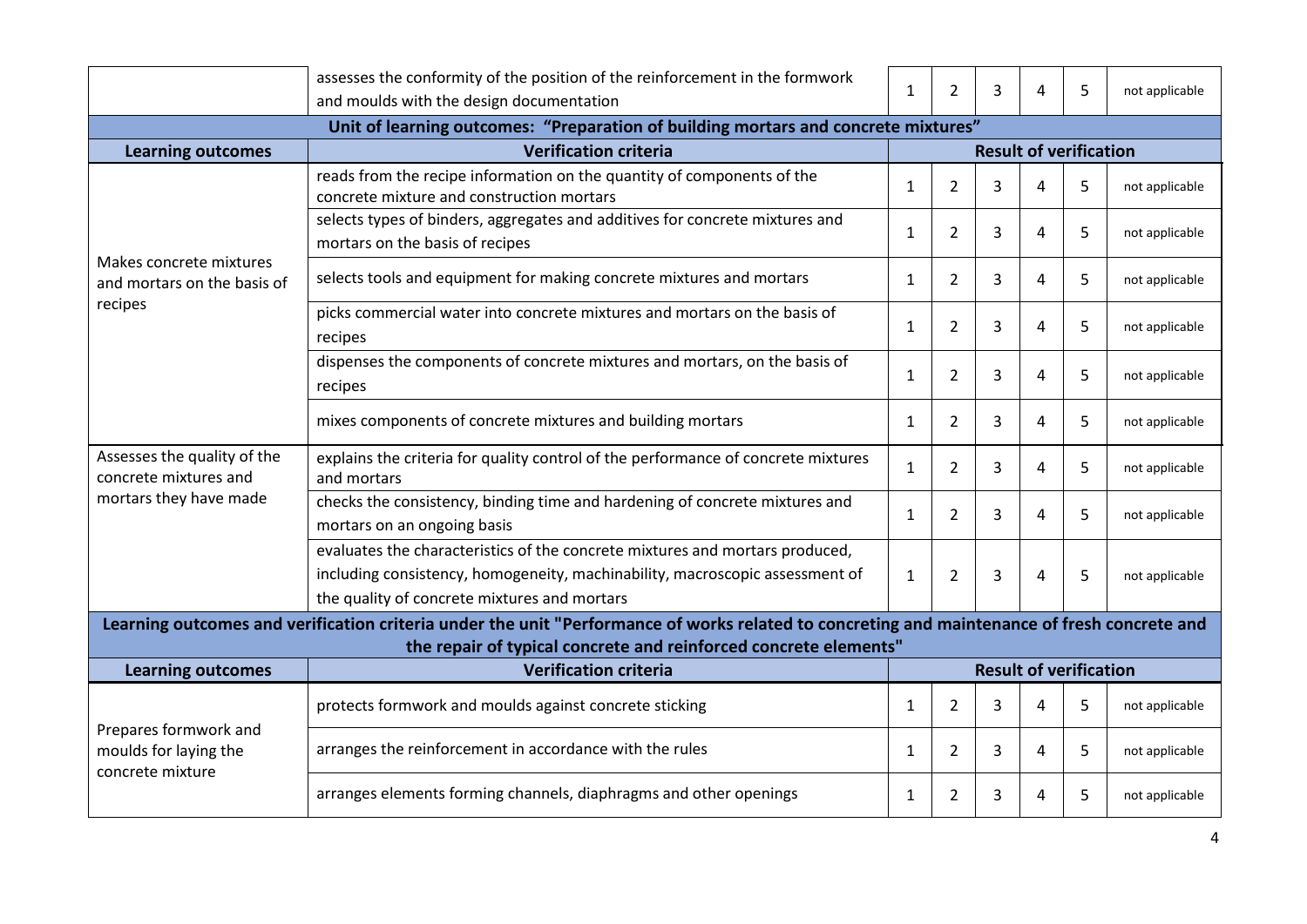|                                                                         | selects concrete mixing tools and equipment                                                                                           | $\mathbf{1}$ | $\overline{2}$ | $\overline{3}$                | 4 | 5 | not applicable |
|-------------------------------------------------------------------------|---------------------------------------------------------------------------------------------------------------------------------------|--------------|----------------|-------------------------------|---|---|----------------|
|                                                                         | lays concrete mix of different textures in formwork and moulds and of different<br>shapes including work breaks                       | $\mathbf{1}$ | $\overline{2}$ | 3                             | 4 | 5 | not applicable |
| Layout and compaction of                                                | selects the method of thickening the concrete mixture according to its<br>consistency                                                 | $\mathbf{1}$ | $\overline{2}$ | 3                             | 4 | 5 | not applicable |
| concrete mixture in<br>formwork and moulds                              | selects tools and thickening equipment<br>concrete mixtures                                                                           | $\mathbf{1}$ | $\overline{2}$ | 3                             | 4 | 5 | not applicable |
|                                                                         | thickens concrete mix manually and mechanically                                                                                       | $\mathbf{1}$ | $\overline{2}$ | 3                             | 4 | 5 | not applicable |
|                                                                         | disassembles and moulds in accordance with disassembly rules appropriate to<br>the type of formwork and moulds                        |              | $\overline{2}$ | 3                             | 4 | 5 | not applicable |
|                                                                         | Learning outcomes and criteria for verification within the unit 'Performance of construction works of a building shell'               |              |                |                               |   |   |                |
| <b>Learning outcomes</b>                                                | <b>Verification criteria</b>                                                                                                          |              |                | <b>Result of verification</b> |   |   |                |
|                                                                         | reads the scope and technology of concrete, reinforcement, carpentry,<br>bricklaying and assembly works from the design documentation | $\mathbf{1}$ | $\overline{2}$ | 3                             | 4 | 5 | not applicable |
| Chooses how the                                                         | defines and selects technologies for carrying out these works                                                                         | $\mathbf{1}$ | $\overline{2}$ | 3                             | 4 | 5 | not applicable |
| construction works are to be<br>carried out                             | describes and applies the means by which these works are to be carried out                                                            | $\mathbf{1}$ | $\overline{2}$ | 3                             | 4 | 5 | not applicable |
|                                                                         | describes the rules for adapting construction conditions to the technology for<br>carrying out these works                            | $\mathbf{1}$ | 2              | 3                             | 4 | 5 | not applicable |
|                                                                         | identifies means of transport, equipment and tools for construction work in a<br>building shell                                       | $\mathbf{1}$ | 2              | 3                             | 4 | 5 | not applicable |
| Selects construction<br>materials, means of<br>transport, equipment and | defines the technical characteristics of construction products used to perform<br>construction works in a building shell              | $\mathbf{1}$ | $\overline{2}$ | 3                             | 4 | 5 | not applicable |
| tools for construction work<br>of a building shell                      | selects construction products, means of transport, equipment and tools for<br>construction work in a building shell                   | 1            | 2              | 3                             | 4 | 5 | not applicable |
|                                                                         | performs construction work in a building shell                                                                                        | $\mathbf{1}$ | 2              | 3                             | 4 | 5 | not applicable |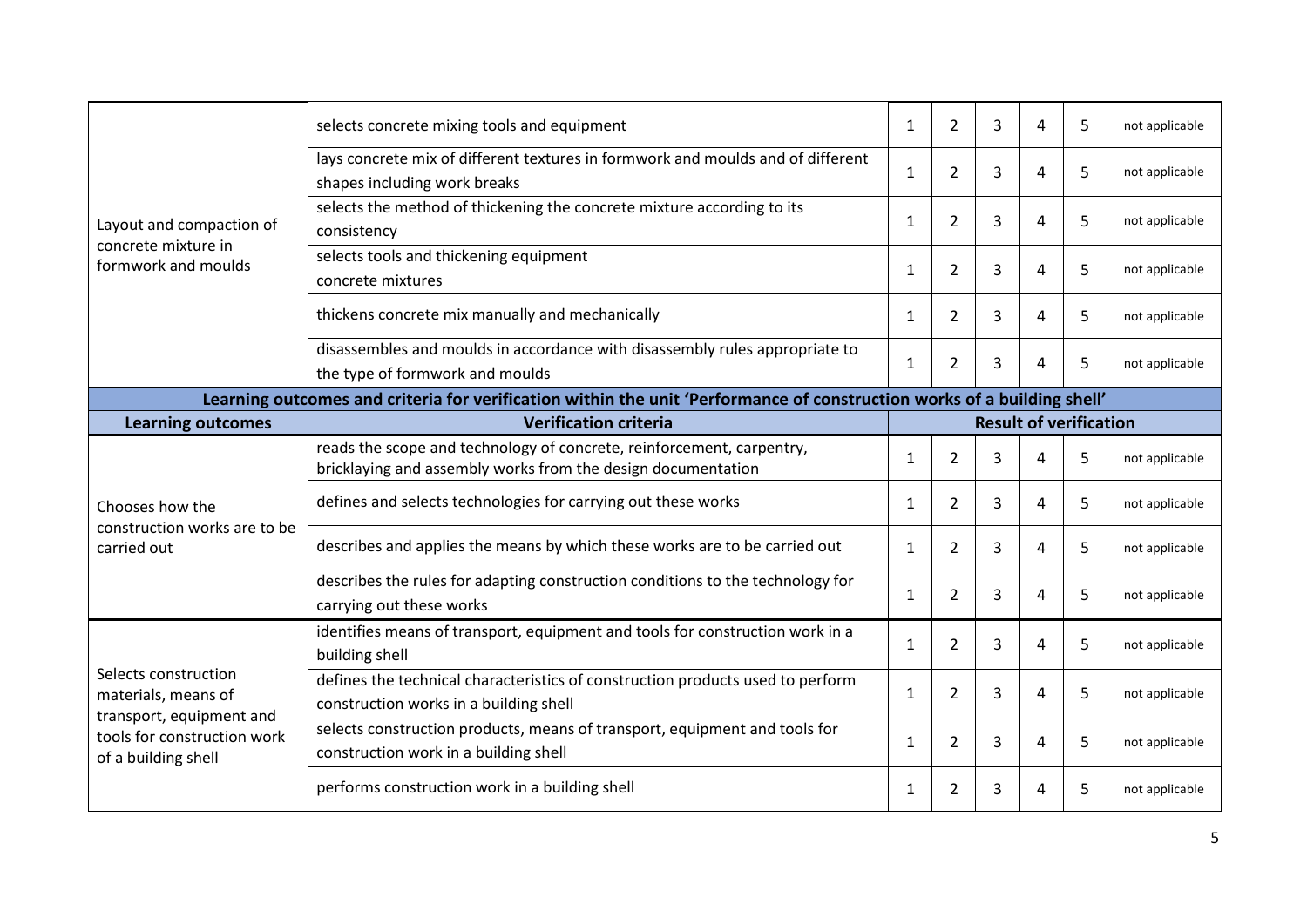| Learning outcomes and verification criteria within the unit "Performance of finishing and renovation works" |                                                                                                                                     |                               |                |   |   |   |                |
|-------------------------------------------------------------------------------------------------------------|-------------------------------------------------------------------------------------------------------------------------------------|-------------------------------|----------------|---|---|---|----------------|
| <b>Learning outcomes</b>                                                                                    | <b>Verification criteria</b>                                                                                                        | <b>Result of verification</b> |                |   |   |   |                |
| Chooses how to carry out                                                                                    | describes the methods of plastering, painting, wallpaper, flooring, cladding and<br>drywall works                                   | $\mathbf{1}$                  | $\overline{2}$ | 3 | Δ | 5 | not applicable |
| building finishing works                                                                                    | chooses how these works are to be carried out                                                                                       | 1                             | 2              | 3 | 4 | 5 | not applicable |
| Selects construction<br>products, means of                                                                  | identifies construction products, means of transport, equipment and tools for<br>construction finishing works                       | $\mathbf{1}$                  | $\overline{2}$ | 3 | 4 | 5 | not applicable |
| transport, equipment and<br>tools for construction<br>finishing works                                       | describes construction products, means of transport, equipment and tools for<br>carrying out certain construction finishing works   | $\mathbf{1}$                  | $\overline{2}$ | 3 | 4 | 5 | not applicable |
|                                                                                                             | performs plastering works in accordance with the documentation and<br>requirements                                                  |                               | $\overline{2}$ | 3 | 4 | 5 | not applicable |
| Performs finishing and                                                                                      | perform painting work in accordance with the documentation and requirements                                                         | $\mathbf{1}$                  | 2              | 3 | 4 | 5 | not applicable |
| refurbishment works in<br>accordance with the design<br>documentation and the                               | performs wallpaper work in accordance with the documentation and<br>requirements                                                    | $\mathbf{1}$                  | 2              | 3 | 4 | 5 | not applicable |
| requirements of the superior                                                                                | perform flooring work in accordance with the documentation and requirements                                                         | $\mathbf{1}$                  | 2              | 3 | 4 | 5 | not applicable |
|                                                                                                             | performs cladding works in accordance with the documentation and<br>requirements                                                    | $\mathbf{1}$                  | 2              | 3 | 4 | 5 | not applicable |
|                                                                                                             | Learning outcomes and verification criteria within the unit: "Demolition works"                                                     |                               |                |   |   |   |                |
| <b>Learning outcomes</b>                                                                                    | <b>Verification criteria</b>                                                                                                        | <b>Result of verification</b> |                |   |   |   |                |
|                                                                                                             | selects the methods of securing and marking the area of demolition works of<br>buildings                                            | 1                             | 2              | 3 | 4 | 5 | not applicable |
| Performs demolition works                                                                                   | adapts the methods of carrying out demolition works to the type and size of the<br>works and to the extent of the demolition works; | $\mathbf{1}$                  | 2              | 3 | 4 | 5 | not applicable |
|                                                                                                             | adapts and selects means of transport, equipment and tools for carrying out the<br>works                                            | $\mathbf{1}$                  | $\overline{2}$ | 3 | 4 | 5 | not applicable |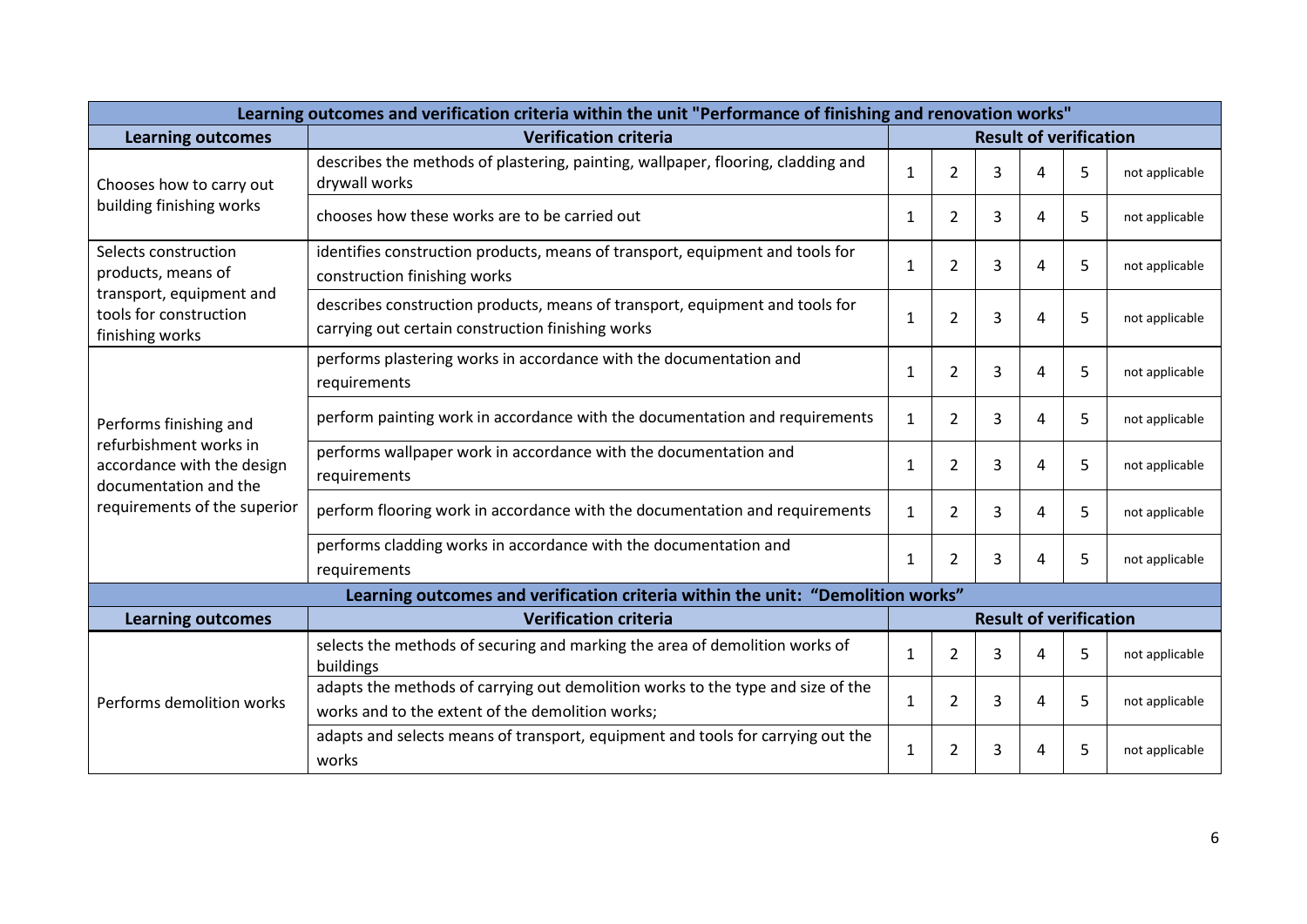| Unit of learning outcomes: "Communicating in English"             |                                                                                                                                                                 |                               |                |   |   |    |                |  |  |
|-------------------------------------------------------------------|-----------------------------------------------------------------------------------------------------------------------------------------------------------------|-------------------------------|----------------|---|---|----|----------------|--|--|
| <b>Learning outcomes</b>                                          | <b>Verification criteria</b>                                                                                                                                    | <b>Result of verification</b> |                |   |   |    |                |  |  |
|                                                                   | understands simple oral, explicit and standard English language                                                                                                 |                               | $\overline{2}$ | 3 | 4 | 5. | not applicable |  |  |
|                                                                   | examines and interprets short written texts relating to the performance of typical<br>professional activities                                                   |                               | $\overline{2}$ | 3 | 4 | 5  | not applicable |  |  |
| uses a basic range of                                             | identify and apply language means to carry out professional activities<br>1<br>formulates short and understandable sentences and written texts on its own;<br>1 |                               | $\overline{2}$ | 3 | 4 | 5  | not applicable |  |  |
| language means in<br>English enabling<br>professional tasks to be |                                                                                                                                                                 |                               | 2              | 3 | 4 | 5. | not applicable |  |  |
| carried out                                                       | uses formal English                                                                                                                                             | 1                             |                | 3 | 4 | 5  | not applicable |  |  |
|                                                                   | simplifies (if necessary) statements, replaces unknown words with others, uses non-<br>$\overline{2}$<br>3<br>1<br>verbal means                                 |                               |                |   |   |    | not applicable |  |  |
|                                                                   | completes the Traineeship Log English                                                                                                                           | $\mathbf{1}$                  | $\overline{2}$ | 3 | 4 | 5  | not applicable |  |  |

| Unit of learning outcomes: "Personal and social competences" |                                                                                                                                                                                                                            |  |                               |   |   |   |                |  |  |
|--------------------------------------------------------------|----------------------------------------------------------------------------------------------------------------------------------------------------------------------------------------------------------------------------|--|-------------------------------|---|---|---|----------------|--|--|
| <b>Learning outcomes</b>                                     | <b>Verification criteria</b>                                                                                                                                                                                               |  | <b>Result of verification</b> |   |   |   |                |  |  |
|                                                              | applies the principles of personal culture                                                                                                                                                                                 |  |                               | 3 | 4 | 5 | not applicable |  |  |
| respects the principles of<br>good behaviour and             | applies generally accepted standards of behaviour in the working environment,<br>taking into account the culture of the host country<br>professional ethics<br>complies with the principles of dress code at the workplace |  |                               | 3 | 4 | 5 | not applicable |  |  |
|                                                              |                                                                                                                                                                                                                            |  |                               | 3 | 4 | 5 | not applicable |  |  |
| respect the principles of                                    | shows willingness to acquire new skills on their own initiative                                                                                                                                                            |  | $\overline{2}$                | 3 | 4 |   | not applicable |  |  |
| personal culture and<br>professional ethics                  | improves performance of professional tasks (e.g. in terms of quality/speed of work)                                                                                                                                        |  |                               |   | 4 |   | not applicable |  |  |